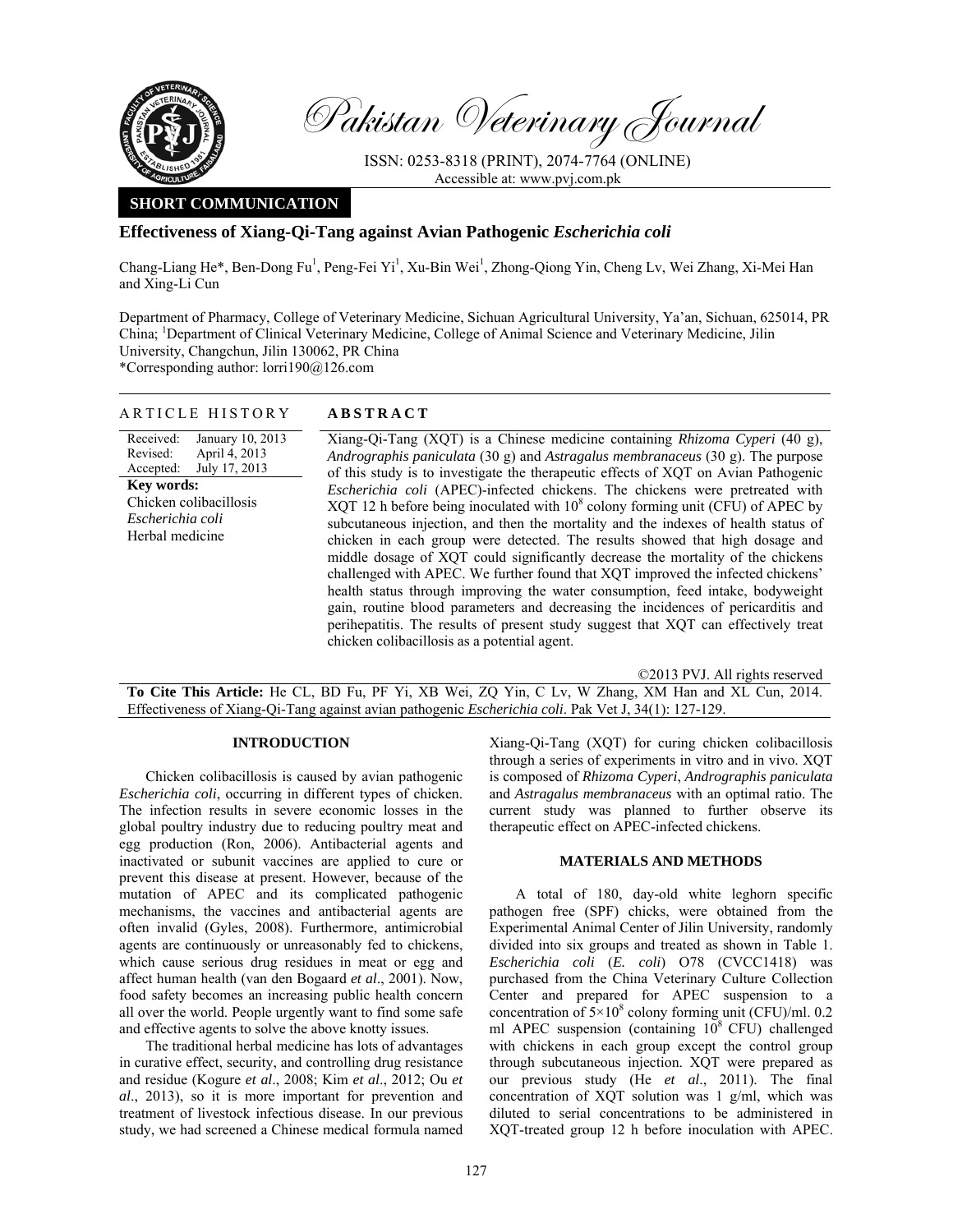On days 1, 2, 3, 4, 5 and 6 after challenge with APEC, water consumption, feed intake, body weight and death in each group were monitored.

After the end of the experiment, body weight (BW) gain and mortality in each group were calculated. Five surviving birds were randomly selected for blood collection through jugular vein for the determination of complete blood count (CBC). Then, all of the chickens in each group were killed and necropsied and the incidence of pericarditis and perihepatitis were detected.

The data are expressed as mean  $\pm$  standard deviation. Differences in the mortality, BW gain and the incidence of pericarditis and perihepatitis of groups were assessed by Fisher's exact test. Other statistical evaluations were performed using one-way ANOVA (Dunnett's *t*-test) and Student's *t-*test. Statistical difference was accepted at P<0.05.

#### **RESULTS AND DISCUSSION**

All of the chickens challenged with APEC appeared the clinical symptoms of chicken colibacillosis about 4 h after inoculation, including depression, ruffled feathers, no reaction to acoustics, lesser balance, closed eyes, decreased water consumption and feed intake. Results of the monitoring of water consumption and feed intake were shown in Fig. 1 and 2. After 1 day of inoculation, the water consumption and feed intake in each drug-treated or APEC-treated group were significantly decrease, compared with the control group  $(P<0.01)$ . These actions may result largely from the proliferation of APEC in vivo. Because it is reported that APEC could induce a large release of cytokines in brain such as nitricoxide (NO) and interleukin (IL) -1 which were responsible for the repression of the drinking and feeding behavior (Becskei *et al*., 2008). After 2 days, the water consumption and feed intake in XQT high dosage group, middle dosage group and ofloxacin group began to restore to normal levels, which were higher than APEC group  $(P<0.01)$ . In our previous study, XQT was demonstrated to decrease inflammatory mediator levels in chicken colibacillosis such as TNF-α and IL-1 (He *et al*., 2011). According to these results, it is possible that recovering drinking and feeding behavior of XQT may partly be due to its antiinflammatory activity.

After being injected with APEC, the death peak of infected chickens was 24 to 48 h. The data in table 2 showed that, after the end of the experiment, the mortality in XQT high dosage group and middle dosage group were significantly (P<0.05, or P<0.01) decreased as compared to APEC group. These results suggest that XQT may prevent the proliferation of APEC. This effect was attributed to the antibacterial activity of *Andrographis paniculata* in XQT, which can directly kill APEC (Mishra *et al.*, 2009). After the APEC proliferation being prevented, the health status of the infected chickens could be improved, which was indicated by the growth values. So, the BW gain in each group in our study was detected. The increase of BW gain were observed in XQT high dosage group and middle dosage group as compared to APEC group (P<0.05, or P<0.01). This effect was similar to those of antibiotics such as ofloxacin.



**Fig. 1:** Effects of XQT on water consumption in each group



**Fig. 2:** Effects of XQT on food intake in each group

**Table 1:** Grouping and carried out treatments

| No. | Group                                                                                                         | Treatment                               |
|-----|---------------------------------------------------------------------------------------------------------------|-----------------------------------------|
|     | Control group                                                                                                 | No infection, no drug                   |
|     | APEC group                                                                                                    | Infection, no drug                      |
|     | Ofloxacin group                                                                                               | Infection, 10 mg/kg ofloxacin by gavage |
| 4   | High dosage group                                                                                             | Infection, 1.2 g/kg XQT by gavage       |
| 5.  | Middle dosage group                                                                                           | Infection, 0.6 g/kg XQT by gavage       |
| 6   | Low dosage group                                                                                              | Infection, 0.3 g/kg XQT by gavage       |
|     | the state of the state of the control of the state of the state of the state of the state of the state of the |                                         |

In each group, there were 30 chicks.

|  | <b>Table 2:</b> Effects of XQT on mortality and BW gain in each group |  |
|--|-----------------------------------------------------------------------|--|
|  |                                                                       |  |

| $\frac{1}{2}$ and $\frac{1}{2}$ are $\frac{1}{2}$ and $\frac{1}{2}$ are $\frac{1}{2}$ and $\frac{1}{2}$ and $\frac{1}{2}$ and $\frac{1}{2}$ are $\frac{1}{2}$ and $\frac{1}{2}$ |        |           |         |                 |
|---------------------------------------------------------------------------------------------------------------------------------------------------------------------------------|--------|-----------|---------|-----------------|
|                                                                                                                                                                                 | No. of | Mortality | BW gain | Relative growth |
| Group                                                                                                                                                                           | Death  | (%)       | (g)     | rate $(\%)$     |
| Control group                                                                                                                                                                   | 0      | ∩**       | 42. I   | 53.5**          |
| APEC group                                                                                                                                                                      | 15     | 50        | 8. I    | 9.7             |
| Ofloxacin group                                                                                                                                                                 | 0      | ∩**       | 41.6    | 52.6**          |
| High dosage group                                                                                                                                                               | 4      | $13.3**$  | 41.8    | 52.9**          |
| Middle dosage group                                                                                                                                                             | 6      | $20*$     | 22      | $26.8*$         |
| Low dosage group                                                                                                                                                                | רו     | 40        | 4.9     | 6.5             |

Significant differences by Fisher's exact test; \* P<0.05 vs APCE group, \*\*P<0.01 vs APEC group. Relative growth rate = (the average BW at the end of experiment - the average BW at the beginning of experiment)/ the average BW at the beginning of experiment. In each group, there were 30 chicks.

Table 3 presents the number of red blood cells, white blood cells and thrombocytes. Challenge with APEC could adversely affect these routine blood parameters in chickens. The results showed that red blood cells and thrombocytes in APEC-infected chickens were destroyed by APEC, the number of these two cells were markedly decreased as compared to the uninfected chickens. XQT could ameliorate such adverse effects. The high or middle dosage of XQT significantly increased the number of red blood cells and thrombocytes (P<0.05 or P<0.01). Because the APEC was the direct spoiler of these two cells, we presumed that XQT's protective effect might be due to the anti-APEC activity of its active components. In addition, APEC infection in vivo caused white blood cell